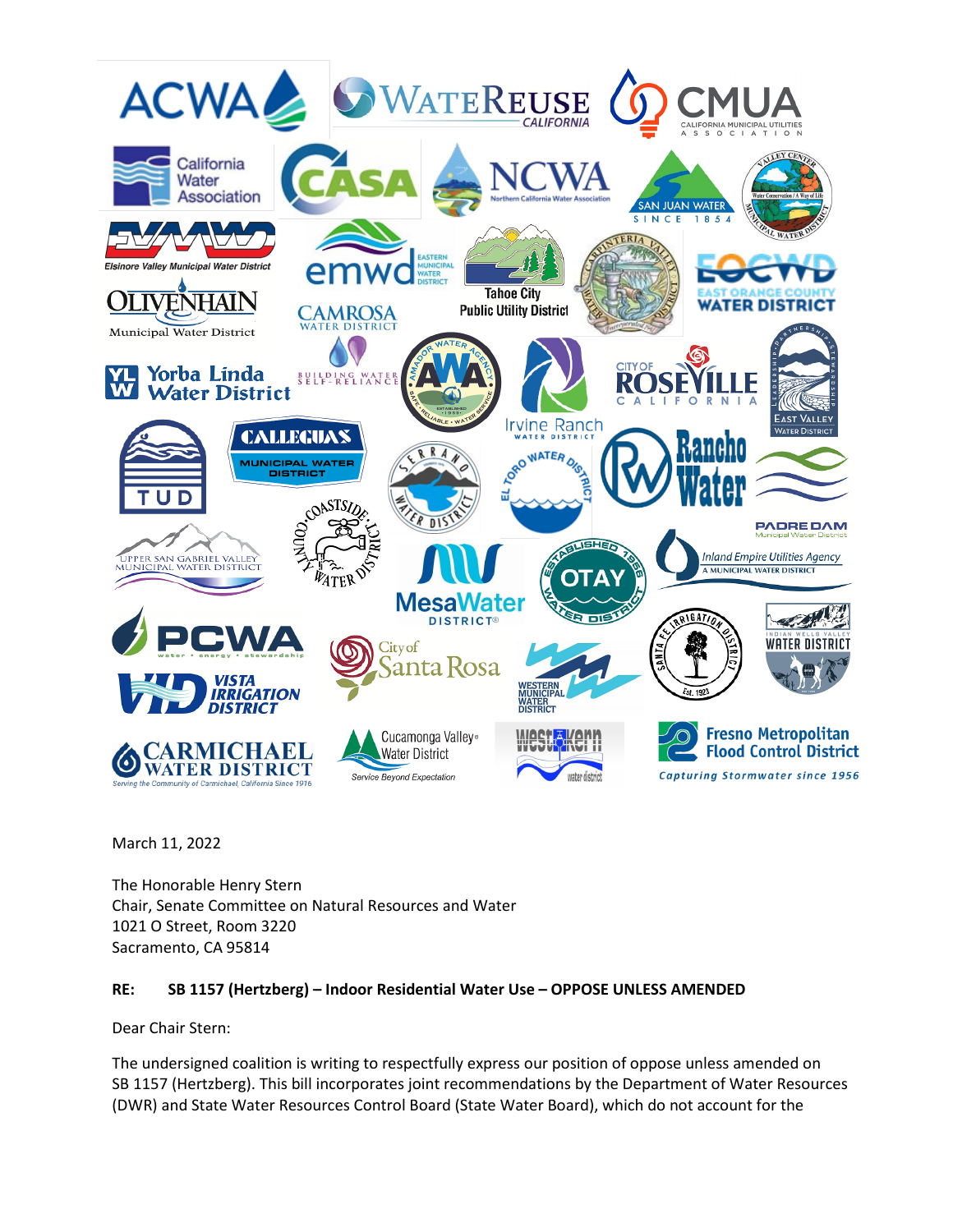adverse impacts or significant costs to which these revised standards will lead. This coalition is seeking amendments that would delay the implementation of a 2030 standard and require additional quantitative analysis of an appropriate standard for 2030 and beyond. These amendments are included as an attachment at the end of this letter.

AB 1668 (Friedman) and SB 606 (Hertzberg) were a package of bills signed in 2018 that called for the creation of new urban water use efficiency standards for indoor residential use, outdoor use, water loss, and variances for unique conditions. Many members of this coalition worked intently on this issue with all the interested parties, including legislators, staff, and other stakeholders, during the long negotiations on these bills in 2017-18.

A critical component in the outcome of these negotiations was that DWR would conduct studies and investigations to identify a standard for indoor residential water use that appropriately reflects best practices for indoor water use with broad input from all stakeholders. DWR and the State Water Board released their Final Report in November 2021. While a study was completed, the analysis of adverse impacts and other relevant information, including affordability and changing populations and patterns, were not quantitatively considered; nor did they inform the final recommendations.

The Final Report indicates that, on average, current indoor residential water use is 48 gallons per capita daily (GPCD). Given this finding, the recommended standard for 2025-2030 of 47 GPCD, which is included in SB 1157, seems close to existing statewide average water use. However, significantly, the Final Report largely relied on data from before the Covid-19 pandemic, and indicated that the pandemic led to a three to five GPCD increase. While outside the scope of the Final Report, the pandemic has fundamentally changed work, shifting some jobs remote, which will lead to increased residential GPCD. Given this new reality, many suppliers will need to make substantial investment to achieve the proposed 2025 standard.

The reduction to 42 GPCD in 2030, however, is significantly lower than current water use, especially when accounting for longer-term pandemic workforce changes, and there will be substantial negative impacts to water providers, sanitation agencies, and recycled water providers. In addition, the impacts to affordability are likely be to be serious and detrimental.

The California Water Efficiency Partnership estimated during the regulatory process that the "the total anticipated cost range for reasonably complying with a 2030 standard in which all providers achieve a residential indoor per capita volume of 42 GPCD by 2030 is likely between \$2.8 and \$4.6 billion." While the indoor residential water use standard is only one component of the overall water use objective, given the separately enforceable component of water loss, it is anticipated that public water agencies will need to make significant additional investments to reduce indoor residential use to meet the overall objective. Ultimately this substantial financial investment will only save 354,000 acre feet of water per year over the current 2030 standard – approximately half a percent of statewide water use.

In addition to these direct costs, there will be substantial secondary costs. The Final Report indicates that the adverse impacts to wastewater and recycled water providers could be significant. A few examples of potential impacts include increased sewer gas production, accelerated rate of corrosion of pipes and manholes, increased occurrences of sewer blockages and overflows, degradation of wastewater influent quality, and reductions in recycled water quantity. Mitigating these impacts will require considerable investment.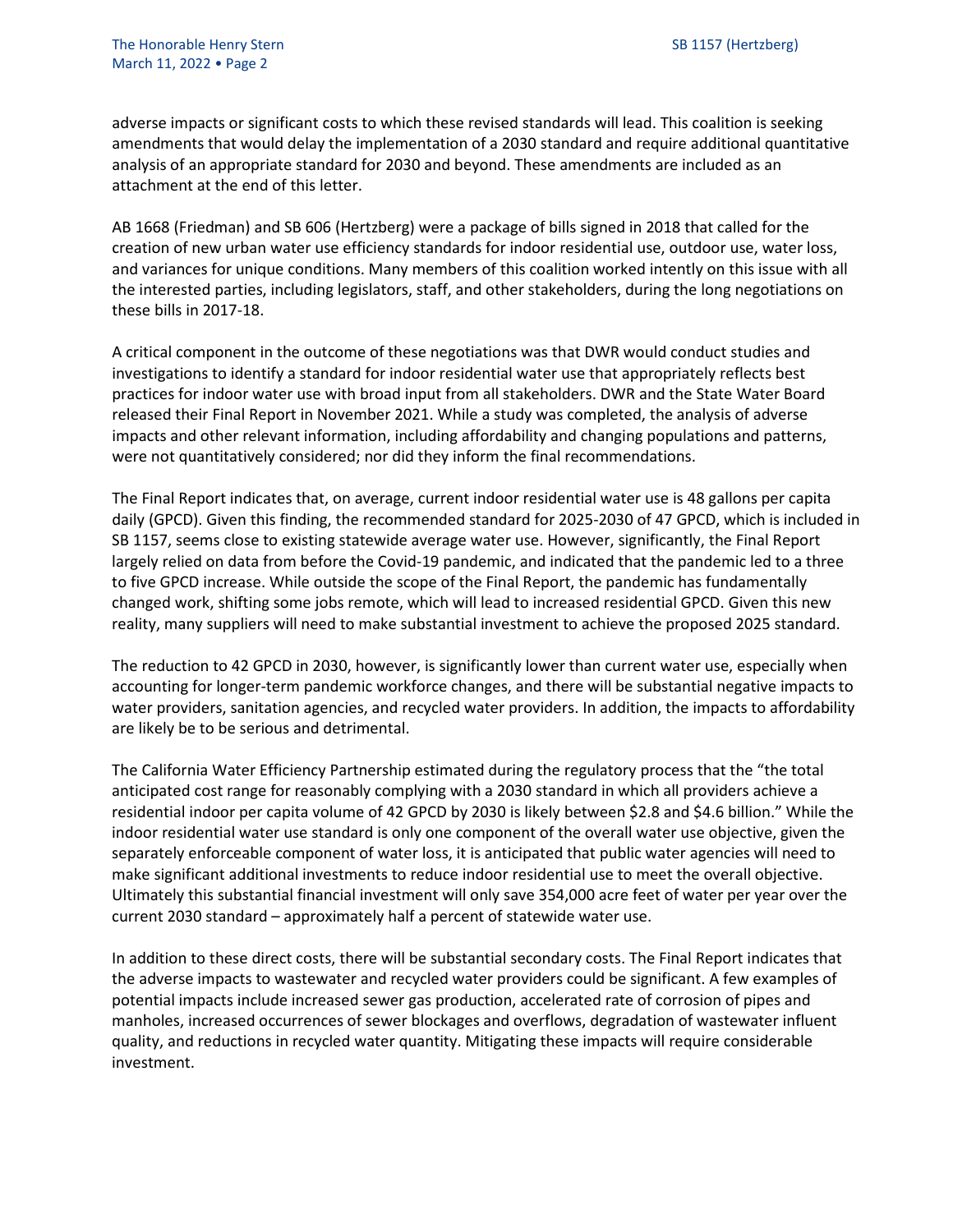The Legislature has repeatedly endorsed and asked for evidence-based decision making. While the Final Report has the appearance of evidence-based recommendations, additional analysis is necessary to truly understand the impacts of the 2030 standard. The Final Report itself acknowledges some of these shortcomings, stating that detailed saturation and end-use studies could better inform how much active and passive conservation is available and that the standards will have an unknown effect on affordability and the human right to water.

For these reasons, this coalition has serious concerns regarding the 2030 standard SB 1157 would implement and requests amendments that would require quantitative analysis of these impacts prior to the implementation of the 2030 standard. Without these amendments, we respectfully request your "No" vote when the bill is heard in the Senate Committee on Natural Resources and Water.

Sincerely,

Julia Hall Senior Legislative Advocate Association of California Water Agencies

Danielle Blacet-Hyden Deputy Executive Director California Municipal Utilities Association

Jessica Gauger Director of Legislative Advocacy & Public Affairs California Association of Sanitation Agencies

Jennifer M. Capitolo Executive Director California Water Association

Anthony Goff General Manager Calleguas Municipal Water District

Brett Hodgkiss General Manager Vista Irrigation District

Don Perkins General Manager Tuolumne Utilities District

Donald M. Zdeba General Manager Indian Wells Valley Water District Jennifer West Managing Director WateReuse

Gary Arant General Manager Valley Center Municipal Water District

Greg Thomas General Manager Elsinore Valley Municipal Water District

Jerry Vilander General Manager Serrano Water District

Joe Mouawad, P.E. General Manager Eastern Municipal Water District

John Bosler General Manager/CEO Cucamonga Valley Water District

Kimberly A. Thorner, Esq. General Manager Olivenhain Municipal Water District

Paul Helliker General Manager San Juan Water District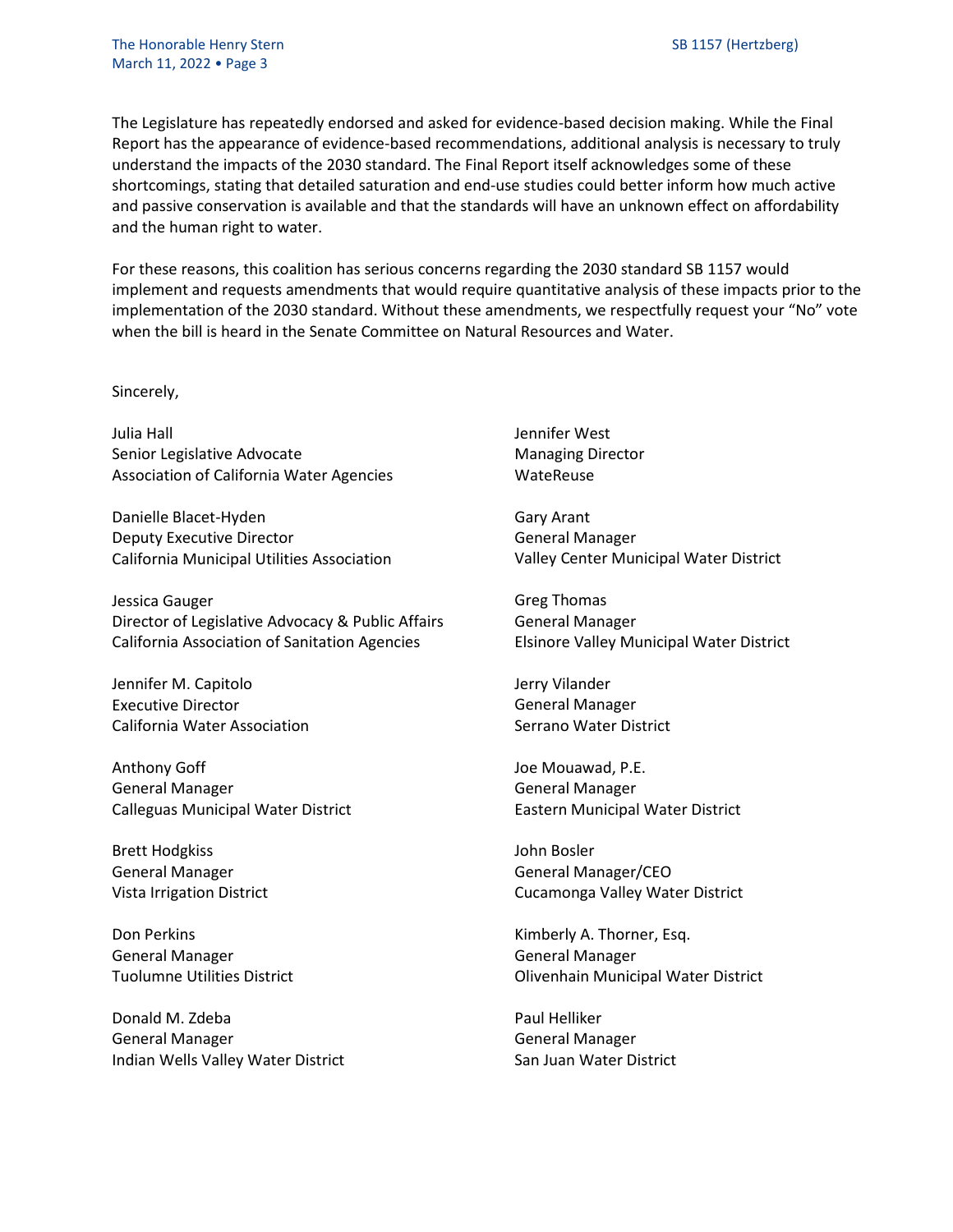The Honorable Henry Stern Stern Stern SB 1157 (Hertzberg) March 11, 2022 • Page 4

Peter Sanchez General Manager-Secretary Fresno Metropolitan Flood Control District

Sean Barclay General Manager Tahoe City Public Utility District

Tony Stafford General Manager Camrosa Water District

Craig Miller General Manager Western Municipal Water District

John Mura General Manager/CEO East Valley Water District

Allen Carlisle CEO/General Manager Padre Dam Municipal Water District

Robert Grantham General Manager Rancho California Water District

Anthony L. Firenzi, P.E. Director of Strategic Affairs Placer County Water Agency

Krista Bernasconi Mayor City of Roseville

Gary Link Legislative Affairs Director Northern California Water Association

Cathy Lee General Manager Carmichael Water District

Mary Rogren General Manager Coastside County Water District Paul A. Cook, P.E. General Manager Irvine Ranch Water District

Robert McDonald General Manager Carpinteria Water District

Steven J. Elie Board President Inland Empire Utilities Agency

Dennis P. Cafferty General Manager El Toro Water District

David Youngblood, P.E. General Manager East Orange County Water District

Thomas A. Love General Manager Upper San Gabriel Valley Municipal Water District

Jose Martinez General Manager Otay Water District

Chris Rogers Mayor City of Santa Rosa

Larry B. McKenney General Manager Amador Water Agency

Paul E. Shoenberger, P.E. General Manager Mesa Water District

Michael T. Hogan Board President Santa Fe Irrigation District

J. Wayne Miller President Yorba Linda Water District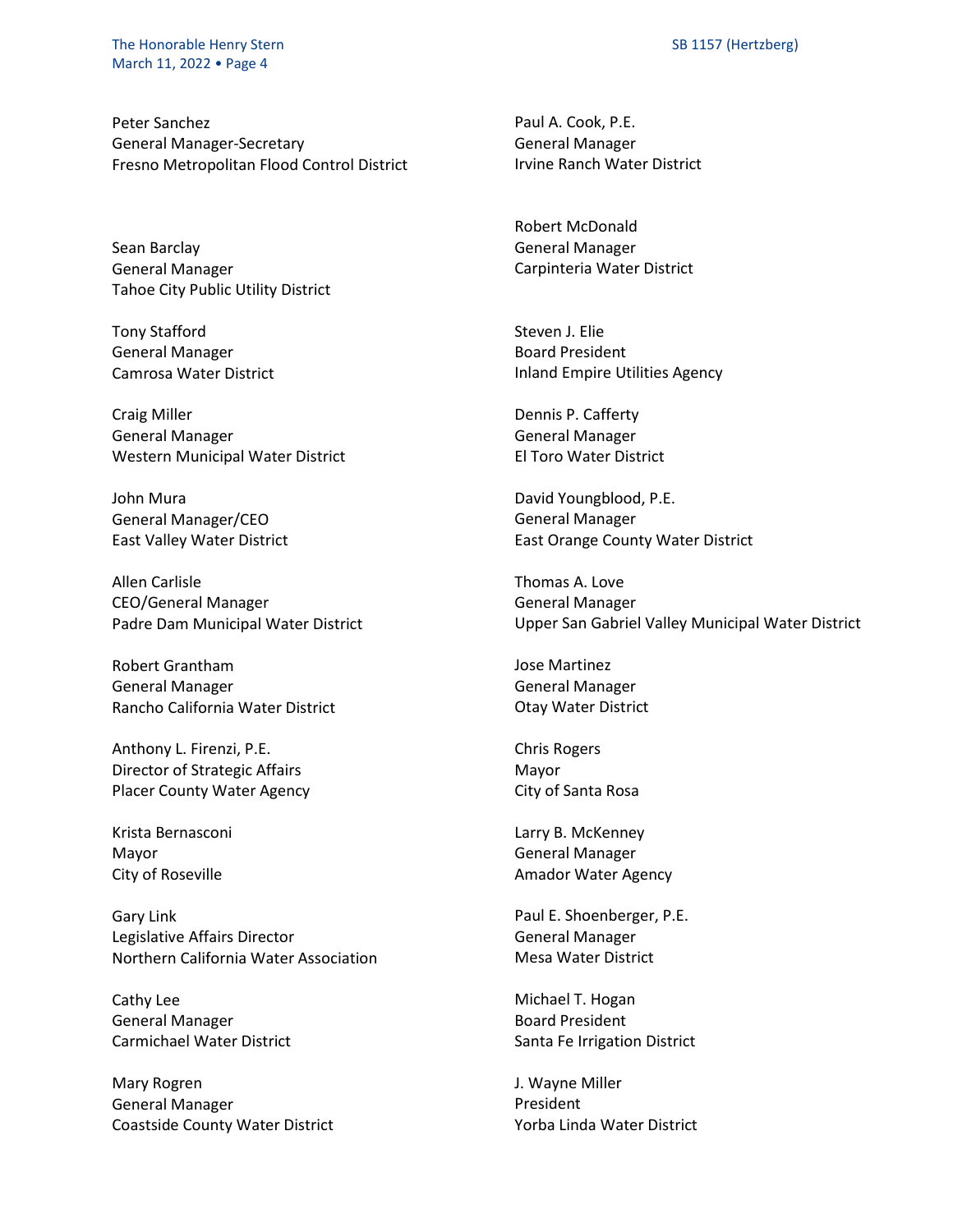Greg A. Hammett General Manager West Kern Water District

CC: The Honorable Robert Hertzberg Members, Senate Committee on Natural Resources and Water

## **SB 1157 – As Introduced 2/17/22 DRAFT Proposed Amendments – Strikeout and Underline**

## **SECTION 1.**

Section 10609.4 of the Water Code is amended to read:

10609.4.

(a) (1) Beginning January 1, 2023, and until January 1, 2025, the standard for indoor residential water use shall be 55 gallons per capita daily.

(2) Beginning January 1, 2025, and until January 1, 2030, the standard for indoor residential water use shall be 47 gallons per capita daily.

(3) Beginning January 1, 2030, the standard for indoor residential water use shall be 42 gallons per capita daily.

(3) The standard for indoor residential water use shall be no lower than (a)(2) until after the requirements of subdivision (b) are complete.

(b) (1) The department shall conduct a study on the impact of the 2030 recommended standard in the report titled "Results of the Indoor Residential Water Use Study." A report on the results of the study shall be made to the chairpersons of the relevant policy committees of each house of the Legislature by January 1, 2026.

(3) The study shall be done in collaboration and coordination with a technical advisory committee to be appointed by the director as follows:

(A) Two urban water provider representatives;

(B) Two wastewater provider representatives;

(C) Two recycled water provider representatives;

(D) Three nongovernmental organization representatives;

(E) A representative of a disadvantaged community or organization representing a disadvantaged community; and,

(F) Two academics with expertise in water efficiency and wastewater engineering.

(2) The department shall hold public meetings to provide updates and solicit input from stakeholders at least four times a year until the final report is made to the Legislature.

(3) The study must include the following components:

(A) (i) A quantitative analysis of the cost to meet the standard and the cost to mitigate the impacts of the standard, including: water delivery system flushing and treatment, stranded assets, and deterioration of water quality; water recycling and reuse impacts on influent quality and quantity and stranded assets; and impacts on wastewater systems including but not limited to increased sewer gas production, increased or